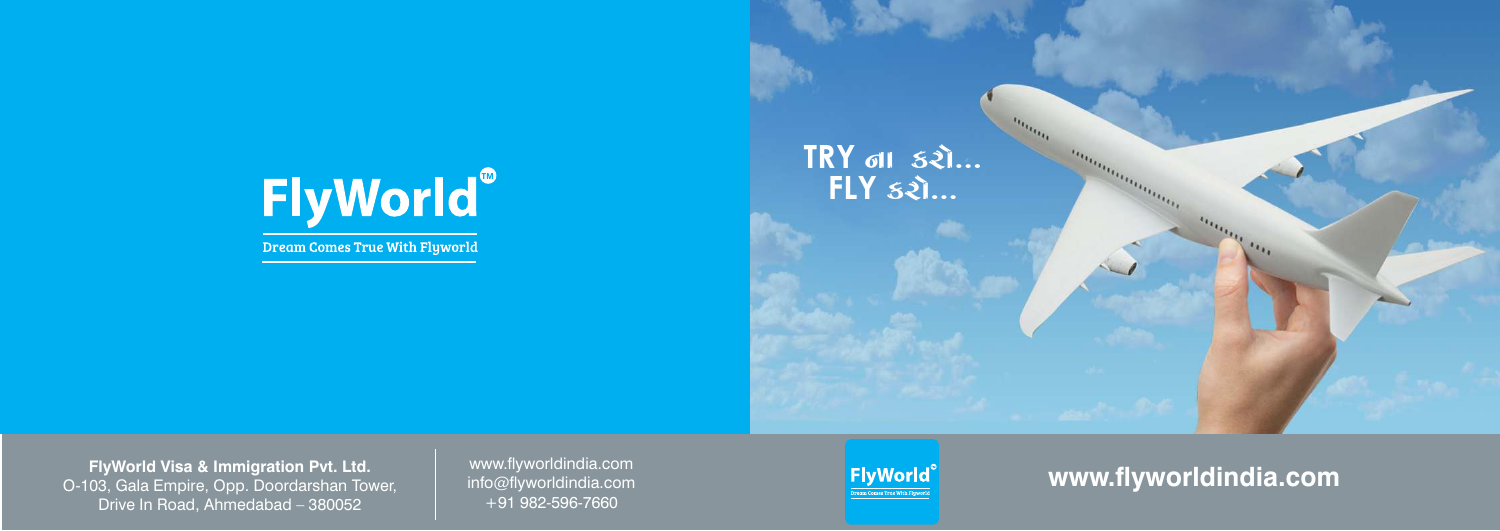# Dream Comes True With Flyworld

### Hello Friends,

I am **Rahul Patel** the pioneer of FlyWorld India Pvt Ltd welcome you all to the world of immigration services. We believe in trust, transparency and teamwork dedicated towards every client for entire immigration process. Today it is not difficult to get visa services but it is extremely difficult to get right solution for every process with right approach. We ensure that every individual applying for visa is ready to pay the amount but not every person gets the trustworthy service, right person to guide and right services for the immigration process.



## We believe in 3Ts... Trust, Transparency & Teamwork

**Rahul Patel**<br>Founder, FlyWorld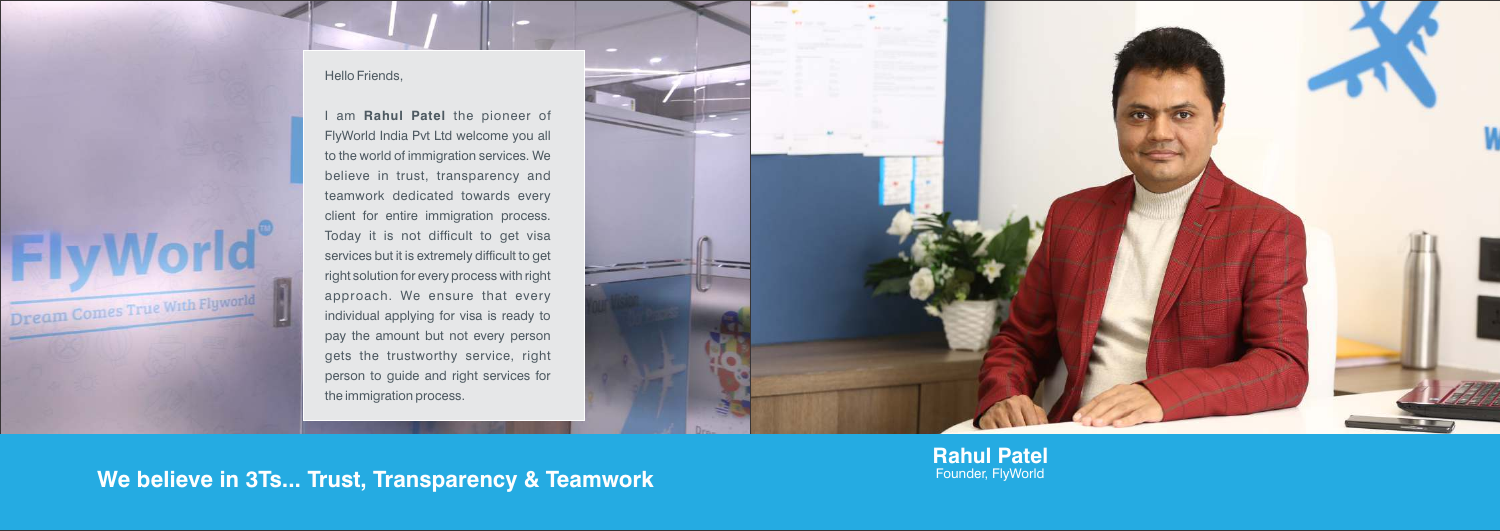





Canada is the hub of educational and technological development and now with flyworld **Our Expertise: Canada PR, Work Pemit, Visit Visa, Student Visa Canada is the hup of educational and technological development and now with hy of the set of these canada is the hup of educational and technological deve**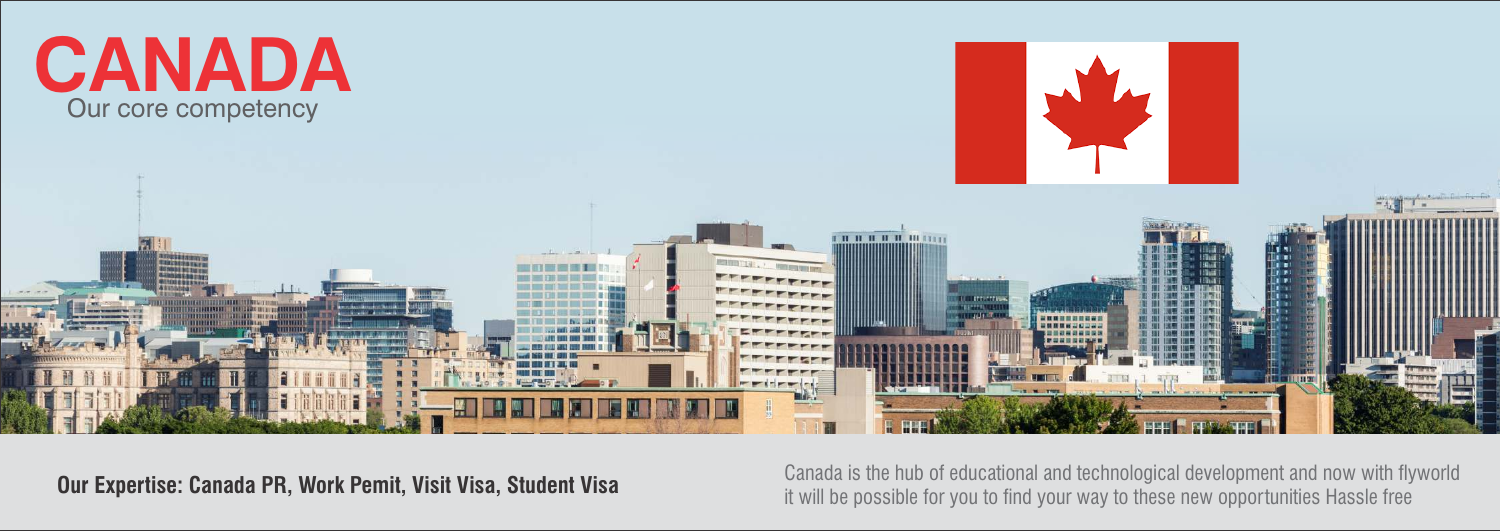**Start your new life and Build your career in a land of opportunities...**



# **CANADA PR**

# **CANADA WORK PERMIT**

Do you want to build a career and life in Canada? Then apply for Canada work permit. Canada Work Permit, also known as employer driven immigration program, is an authorization to work and stay in Canada for a specific period.

Canada Permanent Residency (PR) visa is one of the best ways to migrate to Canada. Whether you are a skilled or talented person or an entrepreneur, this is a good option to settle down in Canada with family. There are various categories available; you can explore which option may be best for you with FlyWorld.

Know more about Canada Work Permit eligibility, Visa requirements from our expert.



exist for personal and professional growth in Canada. Canada is a fantastic destination for immigrants from around the world. Whether you are a skilled worker or an investor – many opportunities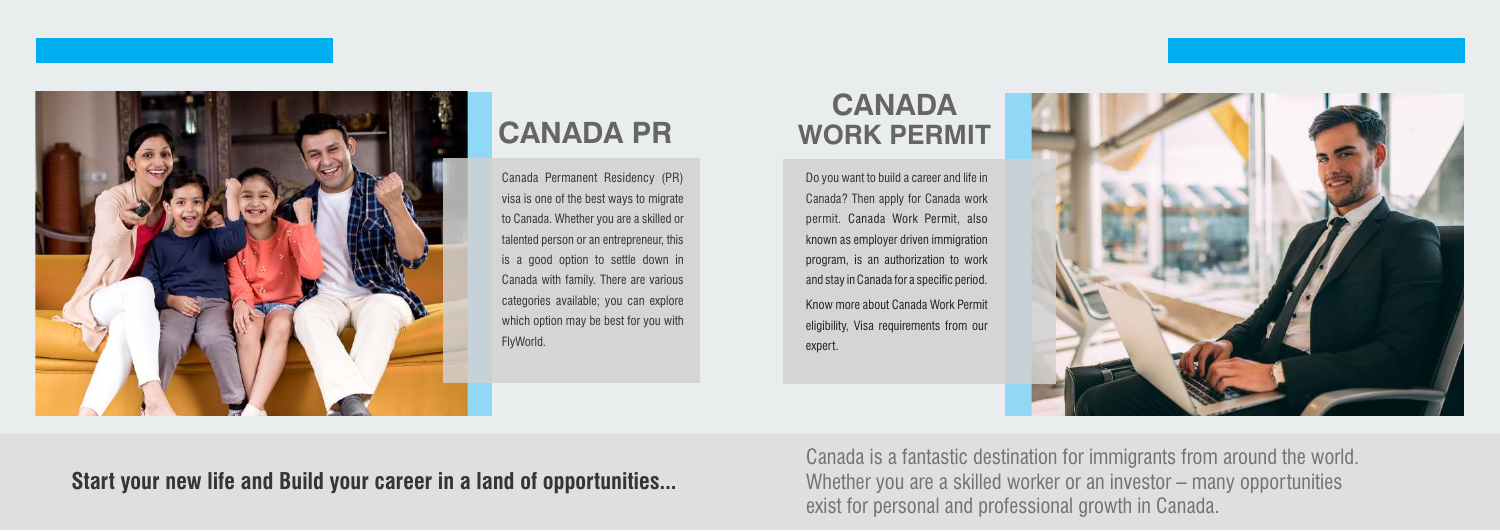We organize visas for students and visitors from all over the world.



FlyWorldhelp you get student visa for any desired country effortlessly and support you throughout the procedure from in house free counseling to ILETS consultation so that you don't have to face any problems in achieving your dreams because at FlyWorld your dreams are our dreams.

We provide all countries Visit Visa. To add on to that we don't take any advance and you can pay the full amount only after you get your visa in your hand.

Travel in some of the most coveted countries in the world. FlyWorld can help you fulfill your dream.

### **We levy no advance payments untl the visa is done.**